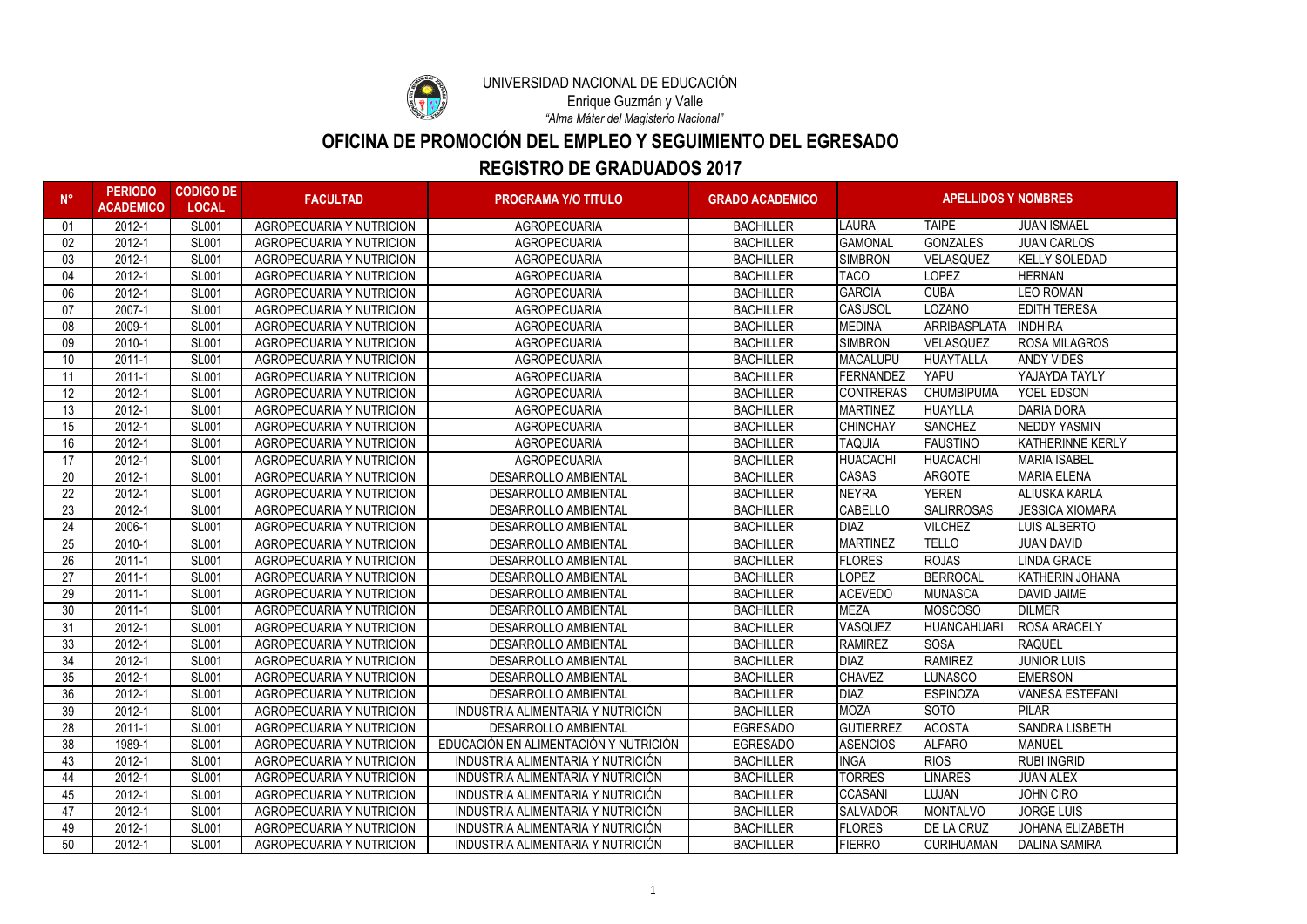

# UNIVERSIDAD NACIONAL DE EDUCACIÓN

### **REGISTRO DE GRADUADOS 2017**

# **OFICINA DE PROMOCIÓN DEL EMPLEO Y SEGUIMIENTO DEL EGRESADO**

*"Alma Máter del Magisterio Nacional"* Enrique Guzmán y Valle

| $N^{\circ}$ | <b>PERIODO</b><br><b>ACADEMICO</b> | <b>CODIGO DE</b><br><b>LOCAL</b> | <b>FACULTAD</b>                 | <b>PROGRAMA Y/O TITULO</b>        | <b>GRADO ACADEMICO</b> | <b>APELLIDOS Y NOMBRES</b> |                  |                           |
|-------------|------------------------------------|----------------------------------|---------------------------------|-----------------------------------|------------------------|----------------------------|------------------|---------------------------|
| 51          | 2012-1                             | <b>SL001</b>                     | <b>AGROPECUARIA Y NUTRICION</b> | INDUSTRIA ALIMENTARIA Y NUTRICIÓN | <b>BACHILLER</b>       | <b>HUIZA</b>               | <b>GILVONIO</b>  | <b>ELVIA</b>              |
| 53          | 2012-1                             | <b>SL001</b>                     | <b>AGROPECUARIA Y NUTRICION</b> | INDUSTRIA ALIMENTARIA Y NUTRICIÓN | <b>BACHILLER</b>       | <b>CUELLAR</b>             | <b>RIVAS</b>     | <b>RUTH VANESA</b>        |
| 55          | 2012-1                             | <b>SL001</b>                     | <b>AGROPECUARIA Y NUTRICION</b> | INDUSTRIA ALIMENTARIA Y NUTRICIÓN | <b>BACHILLER</b>       | <b>PAQUILLO</b>            | <b>TINCO</b>     | <b>MONICA ROCIO</b>       |
| 56          | 2012-1                             | <b>SL001</b>                     | <b>AGROPECUARIA Y NUTRICION</b> | INDUSTRIA ALIMENTARIA Y NUTRICIÓN | <b>BACHILLER</b>       | <b>QUISPE</b>              | <b>GONZALES</b>  | <b>MOISES</b>             |
| 57          | 2012-1                             | <b>SL001</b>                     | <b>AGROPECUARIA Y NUTRICION</b> | INDUSTRIA ALIMENTARIA Y NUTRICIÓN | <b>BACHILLER</b>       | <b>HUAROTO</b>             | <b>NOYA</b>      | <b>RUTH MARINA</b>        |
| 59          | 2012-1                             | <b>SL001</b>                     | <b>AGROPECUARIA Y NUTRICION</b> | INDUSTRIA ALIMENTARIA Y NUTRICIÓN | <b>BACHILLER</b>       | <b>CHUQUISANA</b>          | <b>CONDOR</b>    | ELIZABETH AIDA            |
| 60          | 2012-1                             | <b>SL001</b>                     | <b>AGROPECUARIA Y NUTRICION</b> | INDUSTRIA ALIMENTARIA Y NUTRICIÓN | <b>BACHILLER</b>       | <b>CASTRO</b>              | <b>MENDOZA</b>   | <b>DINA DIANA</b>         |
| 41          | 2011-1                             | <b>SL001</b>                     | <b>AGROPECUARIA Y NUTRICION</b> | INDUSTRIA ALIMENTARIA Y NUTRICIÓN | <b>BACHILLER</b>       | <b>FUENTES</b>             | <b>ALIAGA</b>    | <b>GELLY MARGOTH</b>      |
| 63          | 2012-1                             | <b>SL001</b>                     | <b>AGROPECUARIA Y NUTRICION</b> | INDUSTRIA ALIMENTARIA Y NUTRICIÓN | <b>BACHILLER</b>       | <b>SEGURA</b>              | <b>ABANTO</b>    | <b>ADOLFO RAMIRO</b>      |
| 42          | 2008-1                             | <b>SL001</b>                     | <b>AGROPECUARIA Y NUTRICION</b> | INDUSTRIA ALIMENTARIA Y NUTRICIÓN | <b>BACHILLER</b>       | <b>RIOS</b>                | WAJAJAI          | <b>JANNY RUTH</b>         |
| 62          | 2011-1                             | <b>SL001</b>                     | <b>AGROPECUARIA Y NUTRICION</b> | INDUSTRIA ALIMENTARIA Y NUTRICIÓN | <b>BACHILLER</b>       | <b>QUISPE</b>              | <b>CARPIO</b>    | <b>FIORELLA JASMIN</b>    |
| 65          | 2010-1                             | <b>SL001</b>                     | <b>AGROPECUARIA Y NUTRICION</b> | INDUSTRIA ALIMENTARIA Y NUTRICIÓN | <b>BACHILLER</b>       | <b>VELA</b>                | <b>CANTARO</b>   | ANGELICA CRISTINA         |
| 70          | 2012-1                             | <b>SL001</b>                     | <b>AGROPECUARIA Y NUTRICION</b> | INDUSTRIA ALIMENTARIA Y NUTRICIÓN | <b>BACHILLER</b>       | <b>GALLO</b>               | <b>BALLENA</b>   | <b>CLAUDIA MELISSA</b>    |
| 71          | 2012-1                             | <b>SL001</b>                     | <b>AGROPECUARIA Y NUTRICION</b> | NUTRICIÓN HUMANA                  | <b>BACHILLER</b>       | <b>GOMERO</b>              | <b>MEJIA</b>     | <b>ROSALINDA KAREM</b>    |
| 72          | 2012-1                             | <b>SL001</b>                     | <b>AGROPECUARIA Y NUTRICION</b> | NUTRICIÓN HUMANA                  | <b>BACHILLER</b>       | <b>MARQUEZ</b>             | <b>FLORES</b>    | <b>ROSEMARY ELISA</b>     |
| 73          | 2012-1                             | <b>SL001</b>                     | <b>AGROPECUARIA Y NUTRICION</b> | NUTRICIÓN HUMANA                  | <b>BACHILLER</b>       | <b>URETA</b>               | <b>PURIS</b>     | YELTSIN ELOY              |
| 75          | 2012-1                             | <b>SL001</b>                     | <b>AGROPECUARIA Y NUTRICION</b> | NUTRICIÓN HUMANA                  | <b>BACHILLER</b>       | <b>GOMEZ</b>               | GIL              | SUCET EVELYN DEL ROCIO    |
| 77          | 2012-1                             | <b>SL001</b>                     | <b>AGROPECUARIA Y NUTRICION</b> | NUTRICIÓN HUMANA                  | <b>BACHILLER</b>       | <b>LLAMOCA</b>             | <b>FLORES</b>    | <b>JHON PERCY</b>         |
| 78          | 2012-1                             | <b>SL001</b>                     | <b>AGROPECUARIA Y NUTRICION</b> | NUTRICIÓN HUMANA                  | <b>BACHILLER</b>       | <b>LEON</b>                | <b>ESPADA</b>    | <b>TANIA MONICA</b>       |
| 79          | 2012-1                             | <b>SL001</b>                     | <b>AGROPECUARIA Y NUTRICION</b> | NUTRICIÓN HUMANA                  | <b>BACHILLER</b>       | <b>CELIS</b>               | <b>IBAZETA</b>   | <b>ROSMARY</b>            |
| 66          | 2011-1                             | <b>SL001</b>                     | <b>AGROPECUARIA Y NUTRICION</b> | INDUSTRIA ALIMENTARIA Y NUTRICIÓN | <b>BACHILLER</b>       | <b>SALVATIERRA</b>         | <b>AYALA</b>     | <b>CARLOS ANDRES</b>      |
| 69          | 2011-1                             | <b>SL001</b>                     | AGROPECUARIA Y NUTRICION        | INDUSTRIA ALIMENTARIA Y NUTRICIÓN | <b>BACHILLER</b>       | <b>CASTRILLON</b>          | <b>CARDENAS</b>  | <b>SHABBUL GLEEN</b>      |
| 64          | 2011-1                             | <b>SL001</b>                     | <b>AGROPECUARIA Y NUTRICION</b> | INDUSTRIA ALIMENTARIA Y NUTRICIÓN | <b>TITULADO</b>        | <b>VILA</b>                | <b>MAURICIO</b>  | KIT                       |
| 80          | 2011-1                             | <b>SL001</b>                     | <b>AGROPECUARIA Y NUTRICION</b> | NUTRICIÓN HUMANA                  | <b>BACHILLER</b>       | <b>MEDINA</b>              | <b>MACHACA</b>   | <b>KROSVY</b>             |
| 82          | 2011-1                             | <b>SL001</b>                     | <b>AGROPECUARIA Y NUTRICION</b> | NUTRICIÓN HUMANA                  | <b>BACHILLER</b>       | <b>SUAREZ</b>              | <b>TORRES</b>    | <b>EVELYN ISABEL</b>      |
| 83          | 2011-1                             | <b>SL001</b>                     | <b>AGROPECUARIA Y NUTRICION</b> | NUTRICIÓN HUMANA                  | <b>BACHILLER</b>       | <b>ESPINOZA</b>            | <b>CASTRO</b>    | <b>VERONICA NADIA</b>     |
| 87          | 2012-1                             | <b>SL001</b>                     | <b>AGROPECUARIA Y NUTRICION</b> | NUTRICIÓN HUMANA                  | <b>BACHILLER</b>       | <b>COSINGA</b>             | <b>TAIPE</b>     | <b>KENIA</b>              |
| 88          | 2012-1                             | <b>SL001</b>                     | AGROPECUARIA Y NUTRICION        | NUTRICIÓN HUMANA                  | <b>BACHILLER</b>       | <b>ARCANA</b>              | <b>ARCANA</b>    | <b>RUTH MAGALI</b>        |
| 90          | 2012-1                             | <b>SL001</b>                     | <b>AGROPECUARIA Y NUTRICION</b> | NUTRICIÓN HUMANA                  | <b>BACHILLER</b>       | <b>VASQUEZ</b>             | <b>RODRIGUEZ</b> | <b>JHINETH MILAGRITOS</b> |
| 91          | 2012-1                             | <b>SL001</b>                     | AGROPECUARIA Y NUTRICION        | NUTRICIÓN HUMANA                  | <b>BACHILLER</b>       | <b>QUINTEROS</b>           | <b>ARIAS</b>     | NOELIA ODALIA             |
| 93          | 2012-1                             | <b>SL001</b>                     | <b>AGROPECUARIA Y NUTRICION</b> | NUTRICIÓN HUMANA                  | <b>BACHILLER</b>       | PARIONA                    | <b>CUICAPUSA</b> | <b>MILAGROS</b>           |
| 94          | 2012-1                             | <b>SL001</b>                     | <b>AGROPECUARIA Y NUTRICION</b> | NUTRICIÓN HUMANA                  | <b>BACHILLER</b>       | <b>MARTÍNEZ</b>            | <b>ORTEGA</b>    | <b>MARISOL</b>            |
| 95          | 2012-1                             | <b>SL001</b>                     | <b>AGROPECUARIA Y NUTRICION</b> | NUTRICIÓN HUMANA                  | <b>BACHILLER</b>       | <b>GUIZADO</b>             | <b>CISNEROS</b>  | <b>ALVARO GILBER</b>      |
| 96          | 2012-1                             | <b>SL001</b>                     | AGROPECUARIA Y NUTRICION        | NUTRICIÓN HUMANA                  | <b>BACHILLER</b>       | <b>MOSCOSO</b>             | <b>LEIVA</b>     | ALEXANDRA ANDREA          |
| 14          | 2012-1                             | <b>SL001</b>                     | <b>AGROPECUARIA Y NUTRICION</b> | <b>AGROPECUARIA</b>               | <b>EGRESADO</b>        | <b>CCENTE</b>              | <b>FIGUEROA</b>  | <b>ROSITA</b>             |
| 21          | 2012-1                             | <b>SL001</b>                     | <b>AGROPECUARIA Y NUTRICION</b> | <b>DESARROLLO AMBIENTAL</b>       | <b>EGRESADO</b>        | <b>CEVALLOS</b>            | YUPANQUI         | <b>STEFANY RUTH</b>       |
| 84          | 2011-1                             | <b>SL001</b>                     | AGROPECUARIA Y NUTRICION        | NUTRICIÓN HUMANA                  | <b>BACHILLER</b>       | YANQUI                     | <b>TACAS</b>     | <b>ELIZABETH MERY</b>     |
| 85          | 2011-1                             | <b>SL001</b>                     | AGROPECUARIA Y NUTRICION        | NUTRICIÓN HUMANA                  | <b>BACHILLER</b>       | <b>VALERIO</b>             | <b>TORRES</b>    | <b>LESLY YOHANA</b>       |